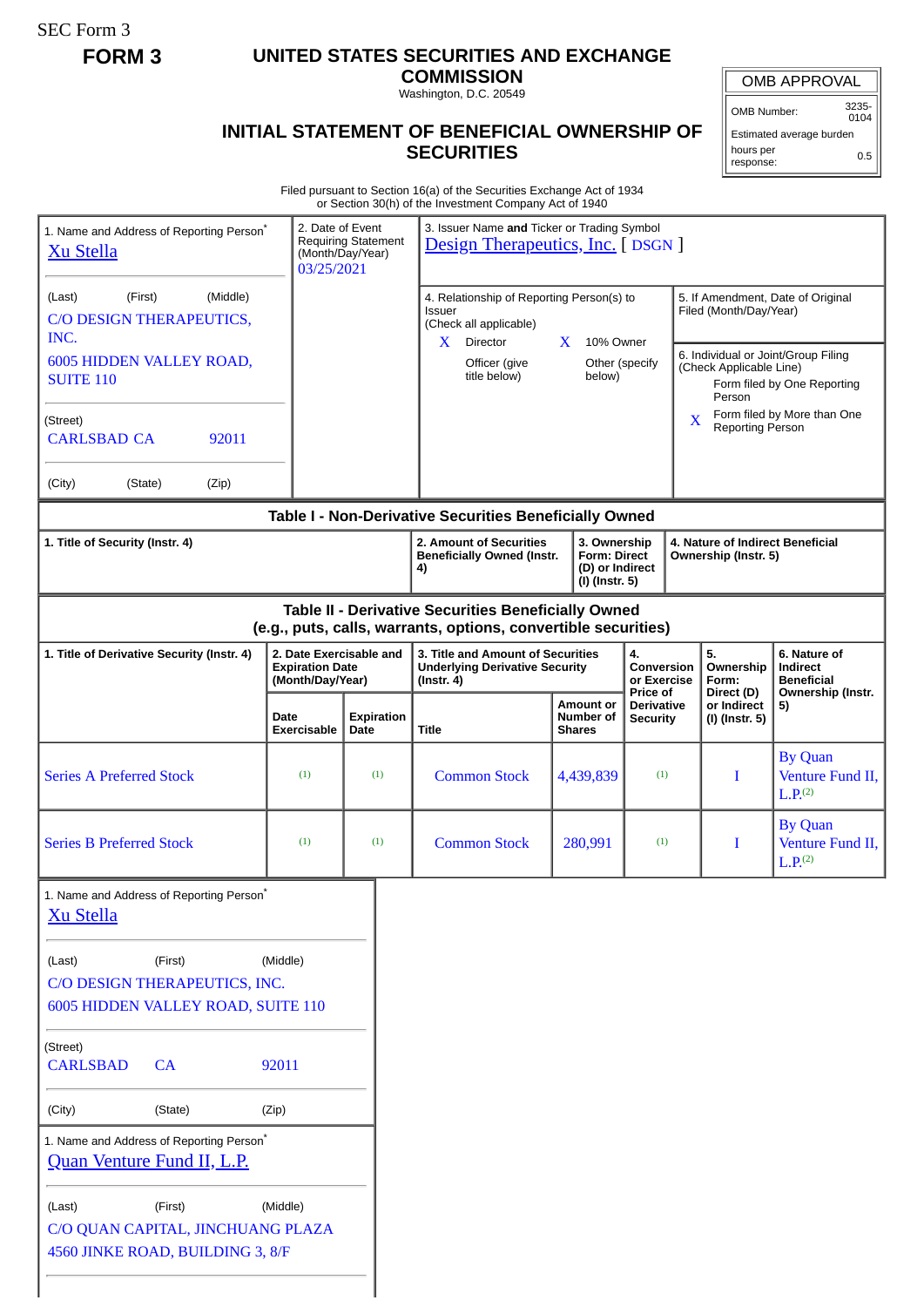| (Street)<br><b>SHANGHAI</b> | F4      | 201210 |
|-----------------------------|---------|--------|
| (City)                      | (State) | (Zip)  |

## **Explanation of Responses:**

1. All outstanding shares of Preferred Stock will automatically convert into shares of Common Stock immediately upon the closing of the Issuer's initial public offering, for no additional consideration at a rate of 1 share of Common Stock for each 1.63 shares of Preferred Stock, based on the conversion price currently in effect. The Preferred Stock has no expiration date.

2. The general partner of Quan Venture Fund II, L.P. is Quan Venture Partners II, L.L.C. Stella Xu is a managing director of Quan Venture Partners II, L.L.C. and shares the ultimate power to vote or dispose of the shares held by Quan Venture Fund II, L.P. Dr. Xu disclaims beneficial ownership of the shares held by Quan Venture Fund II, L.P., except to the extent of her pecuniary interest.

## **Remarks:**

/s/ Stella Xu 03/25/2021 QUAN VENTURE FUND **P. BY: QUAN** VENTURE PARTNERS II, L.L.C., its general partner By: /s/ Stella Xu, Managing Partner 03/25/2021 \*\* Signature of Reporting Person Date

Reminder: Report on a separate line for each class of securities beneficially owned directly or indirectly.

\* If the form is filed by more than one reporting person, *see* Instruction 5 (b)(v).

\*\* Intentional misstatements or omissions of facts constitute Federal Criminal Violations *See* 18 U.S.C. 1001 and 15 U.S.C. 78ff(a).

Note: File three copies of this Form, one of which must be manually signed. If space is insufficient, *see* Instruction 6 for procedure.

**Persons who respond to the collection of information contained in this form are not required to respond unless the form displays a currently valid OMB Number.**